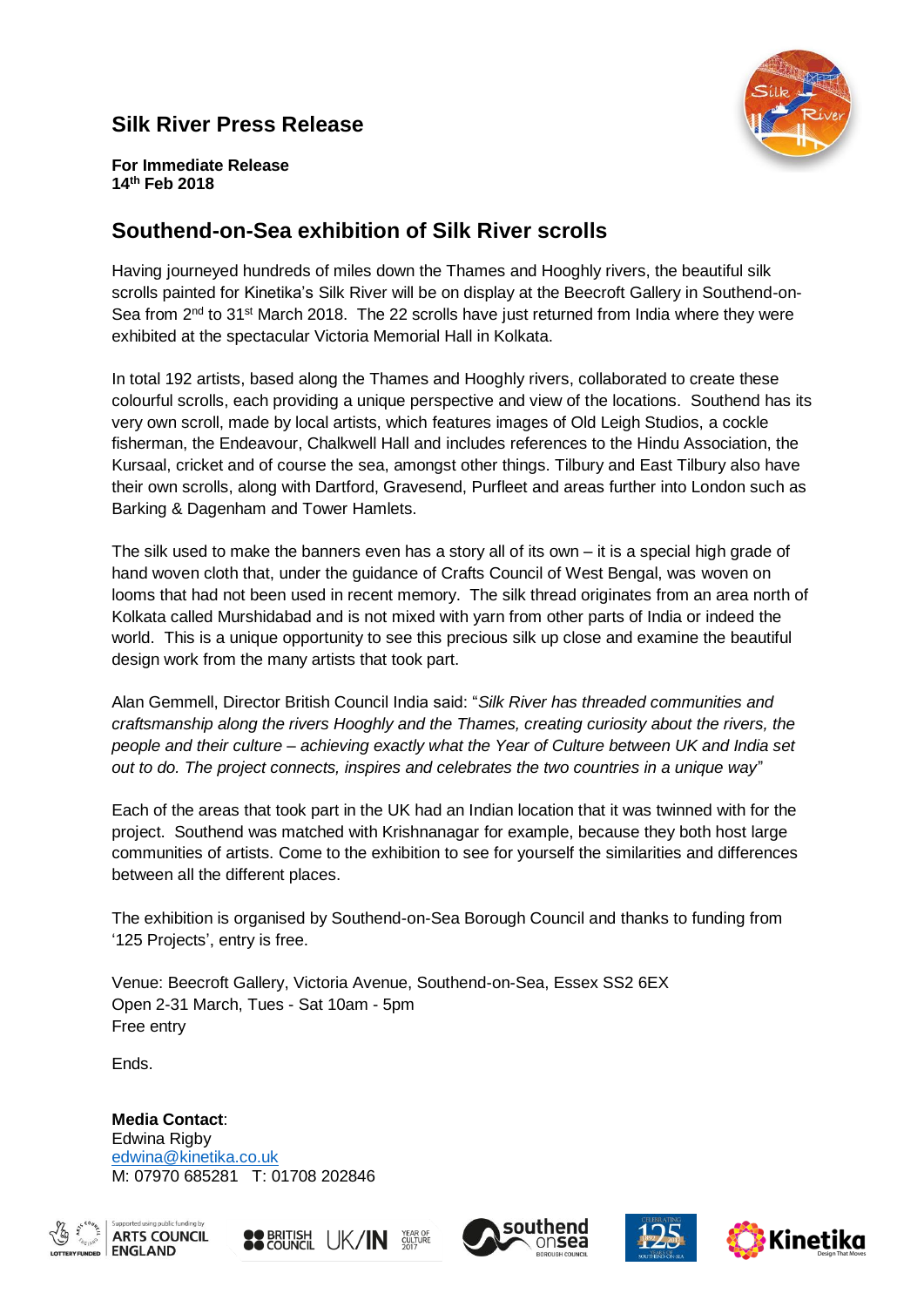## **Notes to the Editor**



### **About Silk River**

**[www.silkriver.co.uk](http://www.silkriver.co.uk/)**

#### **#SilkRiver**

Silk River has been an ambitious project which explored the unique relationship between London and Kolkata through artistic exchange between communities along the Thames Estuary and India's Hooghly River. Kinetika's Artistic Director Ali Pretty, with associate Artistic Directors Korak Ghosh and Ruchira Das (Think Arts, India) and an international team of artists, writers and photographers, captured and interpreted the experience of journeying along these two mighty rivers.

Working in 20 locations from Murshidabad to Batanagar (Hooghly) and Royal Botanic Gardens Kew to Southend (Thames) to reinterpret a shared heritage, Kinetika's Silk River raised cultural awareness of the Indo-British relationship through engaging diaspora communities who live alongside both rivers.

Silk River culminated along the Thames between 15-24 Sept and the Silk River India walk took place along the Hooghly 6-16 Dec 2017. During the walks, the stories of the 20 locations were revealed to local, national and international audiences through the showing of the 20 giant handpainted Bengali silk scrolls and accompanying performances.

**Ali Pretty, Kinetika's Artistic Director** said: "It was my first visit to India in 1984 that inspired me to work in the arts, using them as a tool for social change and community development. Silk River builds on my experience over the last 30 years, bringing together communities from the UK and India for a meaningful exchange of stories and ideas. By sharing and celebrating the similar histories and narratives between the River Thames and India's Hooghly River, the Silk River Project encourages the celebration of rich local history, and engages communities to take part in re-imagining the river."

**Ruchira Das, Artistic Director, ThinkArts** said " Silk River has provided all of us at ThinkArts, an opportunity to engage with children, work with artists, and discover stories of our heritage – each of these being elements of our core philosophy. We have particularly enjoyed working with school students along the river. Silk River has enabled them to rediscover their own town, heritage, culture and their connection to the river, they are eager to share their responses with people during the walk in December."

#### **Facebook**

<https://www.facebook.com/silkriverkinetika/>

**Twitter** <https://twitter.com/SilkRiver2017>

**Instagram** <https://www.instagram.com/kinetikapeople>